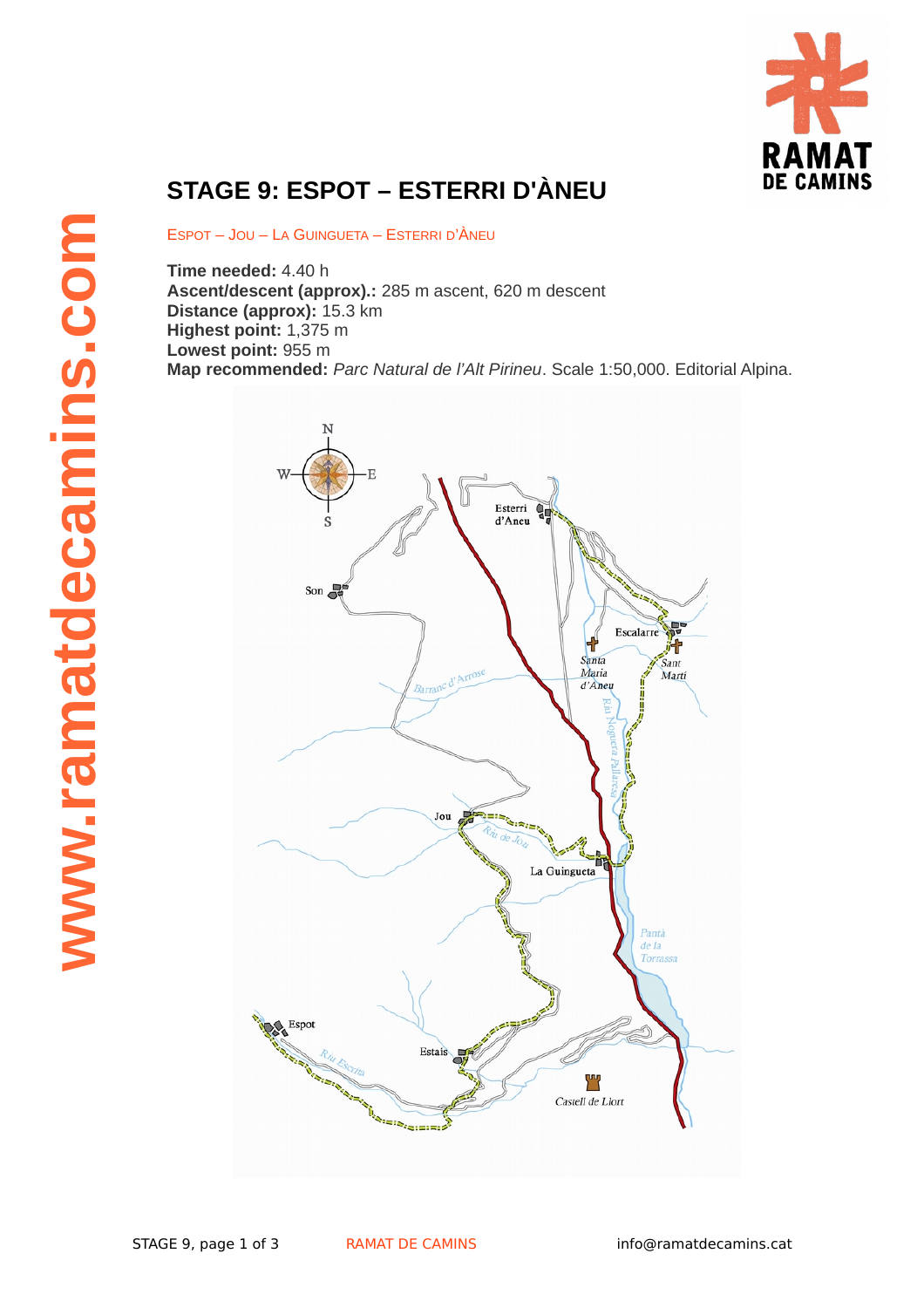- 0 h **Espot**, 1,300 m. Following the GR waymarkers, we leave the village and go down a track to the junction between the paths to Estaís and Escaló.
- 0.30 h **Junction**, 1,243 m. Here we turn left towards Estaís and Jou, cross a bridge over the Escrita river and follow a track to the road a few metres away. We come out opposite the La Mola campsite. There is a shortcut on the other side of the road indicated by stone markers. We go up that and come out on the road to Estaís, Jou and Son del Pi. We cross the road and take a shortcut by one of the well-trodden, narrow paths among the scrub and grass. Once we are back on the road, we follow that for a good while.
- 0.45 h Leaving the road after a bend we take a track on the left which takes us to the village of Estaís under the trees.
- 1 h **Estaís**, 1,375 m. Not to be missed: a walk round the village. We make our way through the village and climb to the highest part. After following a stretch of the road leading into the village for a few metres, we leave the road by a little path on the left which skirts the mountain high above the road. This is an overhead path that gets plenty of sun, where a lot of heather grows. We pass the electricity pylons below us. If we turn round, we can see the Espot ski slopes. Gradually we get above the road that goes to Jou. On some paths above the road we can see La Gingueta and the Torassa reservoir, where we are heading, at the bottom of the valley.
- 1.30 h **Road**. We turn left and follow the road to Jou.
- $2<sub>h</sub>$ **Jou**, 1,315 m. (hostel). Not to be missed: a walk round the village. We follow the road through the centre and on the other side we find the sign to take the GR down to La Guingueta. We go down the horseshoe path which has some paved sections. Just above La Guingueta, we come out by a farm building, from where we follow a path downhill towards the village. We pass a few houses. Then we follow a little road between trees for a few metres It meets another road at a T-junction. We turn left and immediately come to the road, with hostels on either side.
- 3 h **La Guingueta**, 955 m. (hotel, restaurant, campsite, rural accommodation.) Not to be missed: the Mollera birds observatory. We cross over to the other side of the road and turn right. Once past the Poldo Hotel we will find a signpost. This tells us we have to turn left and cross the reservoir by a bridge. Once we've done that, we turn left to follow a woodland track that will take us to Escalarre. For a good while we will have the Aiguamolls de la Torrassa wetlands to the left of the track where various species of birds can be observed.
- 3.05 h **Mollera d'Escalarre bird observatory** to the left of the path.
- 3.50 h **Sant Martí d'Escalarre church** to the left. We can already see the village houses ahead of us. In a while we will cross the ravine next to the village.
- 3.55 h **Escalarre**, 990 m. (rural accommodation). Not to be missed: a walk round the village, the Santa Maria d'Àneu monastery, where the Romanesque paintings have been reproduced. We turn left and head on down the road into the village. Just after the last houses we take a narrow path on the right which runs parallel to the road but a few metres above it. Soon we begin to see the houses in Esterri. We pass through the middle of some holm-oak woodland. It's a very sunny flank.
- 4.25 h The **narrow path**, leaving the cemetery behind, comes out on the road. We turn right and go down the road. As it splits, we take the left fork and pass under a bridge. We get to Esterri by the Santa Llúcia path.